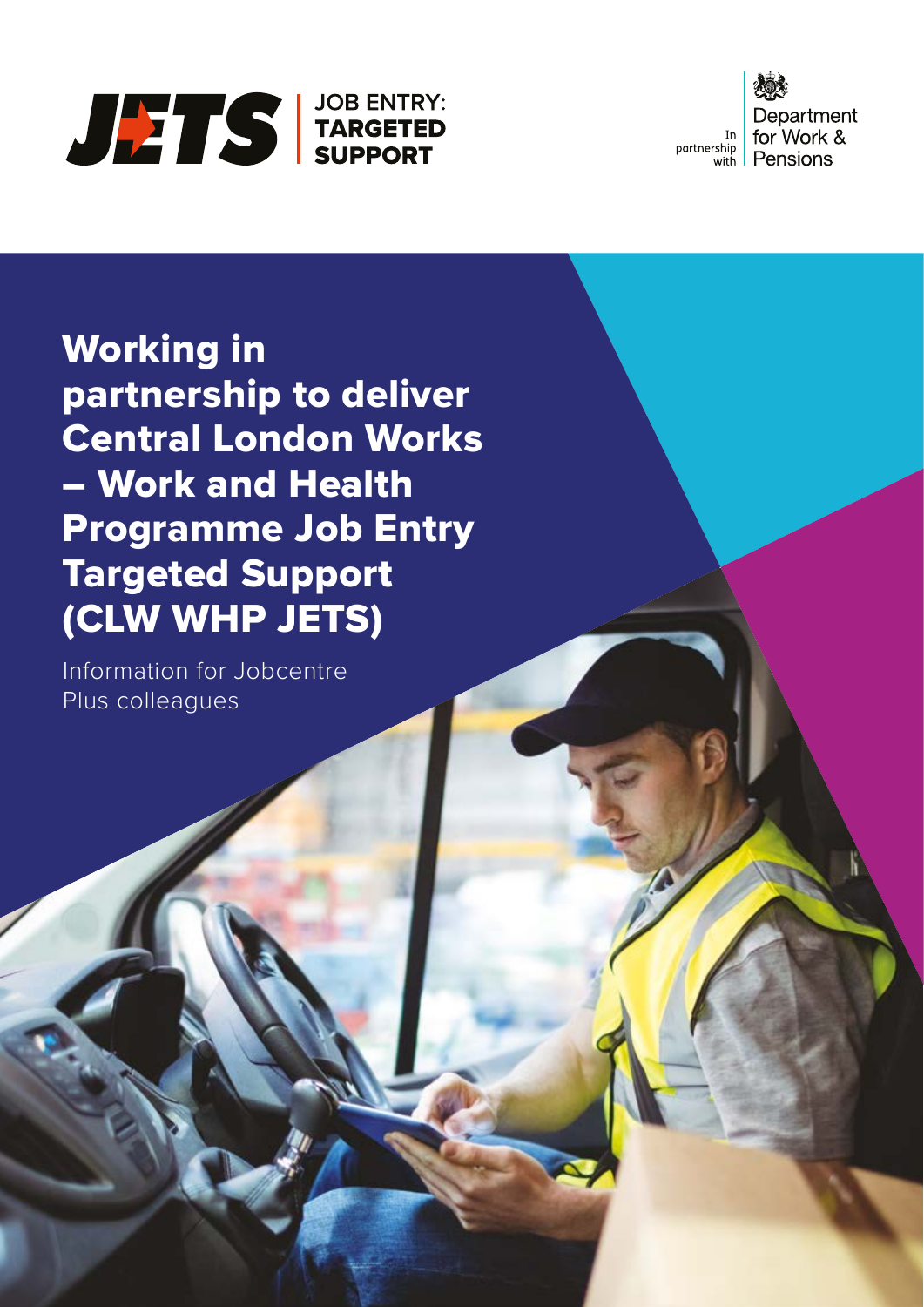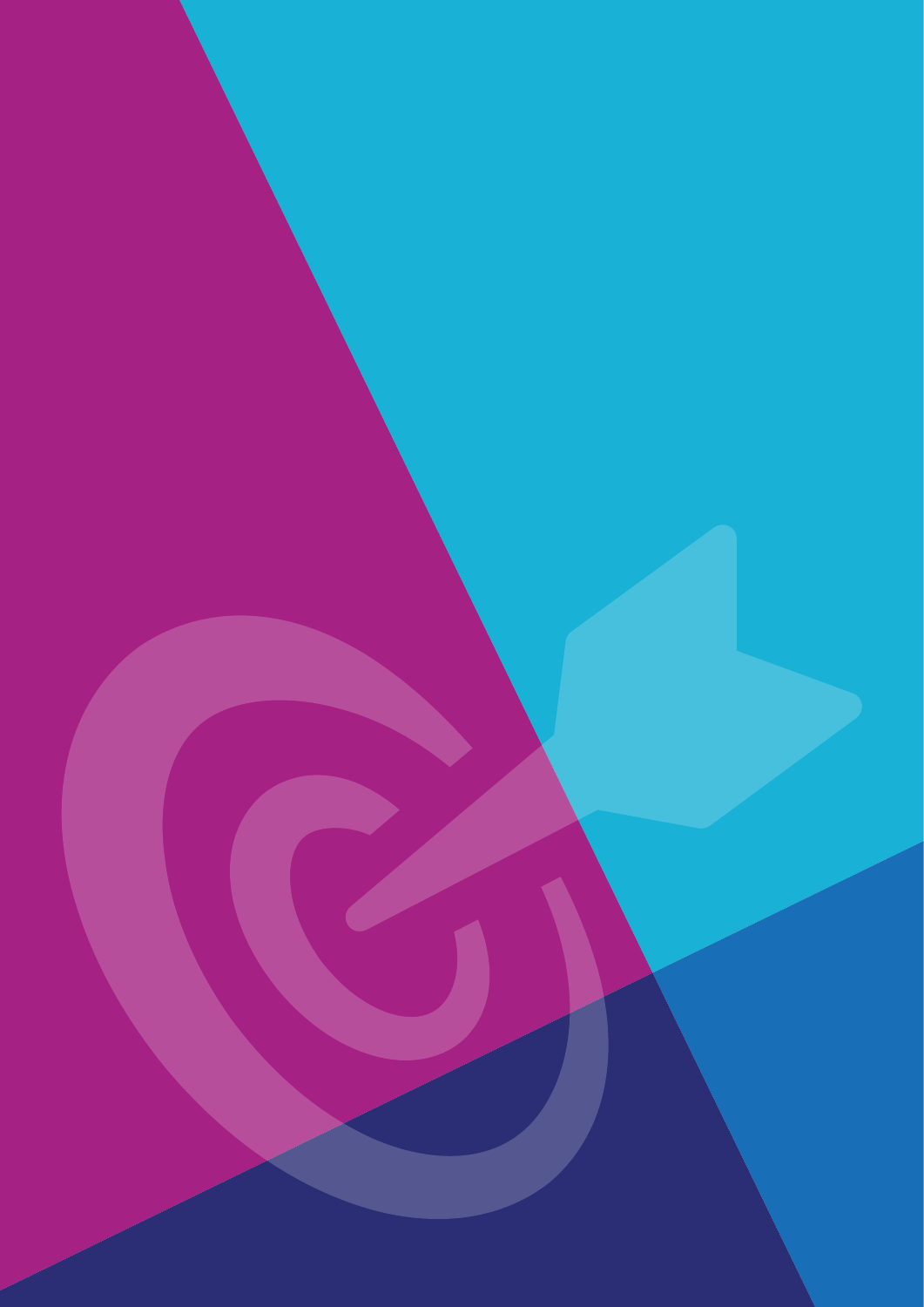## Giving people the opportunity to return to employment quickly

Central London Works – Work and Health Programme Job Entry Targeted Support (CLW WHP JETS) is the Department for Work and Pensions' new employability programme in response to COVID-19.

Delivered regionally by Ingeus, CLW WHP JETS provides fast-paced continuous support to participants for a maximum of six months, with an aim to support people back into work quickly.

A key element to CLW WHP JETS is its localised approach, offering sector based support and skills development.

## **Who can join CLW WHP JETS?**

- ✓ Working age (18+) jobseekers motivated to find work immediately.
- ✓ In receipt of benefits (UC Intensive Work Search Regime (IWSR) or new-style Jobseeker's Allowance) for at least 13 weeks.
- ✓ With the right to reside and enter employment in England or Wales.
- ✓ Who would benefit from light-touch employability support including CV writing, job searching, interview technique, reviewing transferable skills, and confidence building.

### **What role does Jobcentre Plus play?**

✓ CLW WHP JETS participation will need a referral from their Jobcentre Plus Work Coach.

## Referral process



1 Tell your customer about the CLW WHP JETS Programme and explain how it can support them in returning to work





Encourage them to read through the participant information or visit our website for more information

**[www.ingeus.com/jetsc](http://www.ingeus.com/jetsnw)l**



3 Refer your customer by following the process outlined by your manager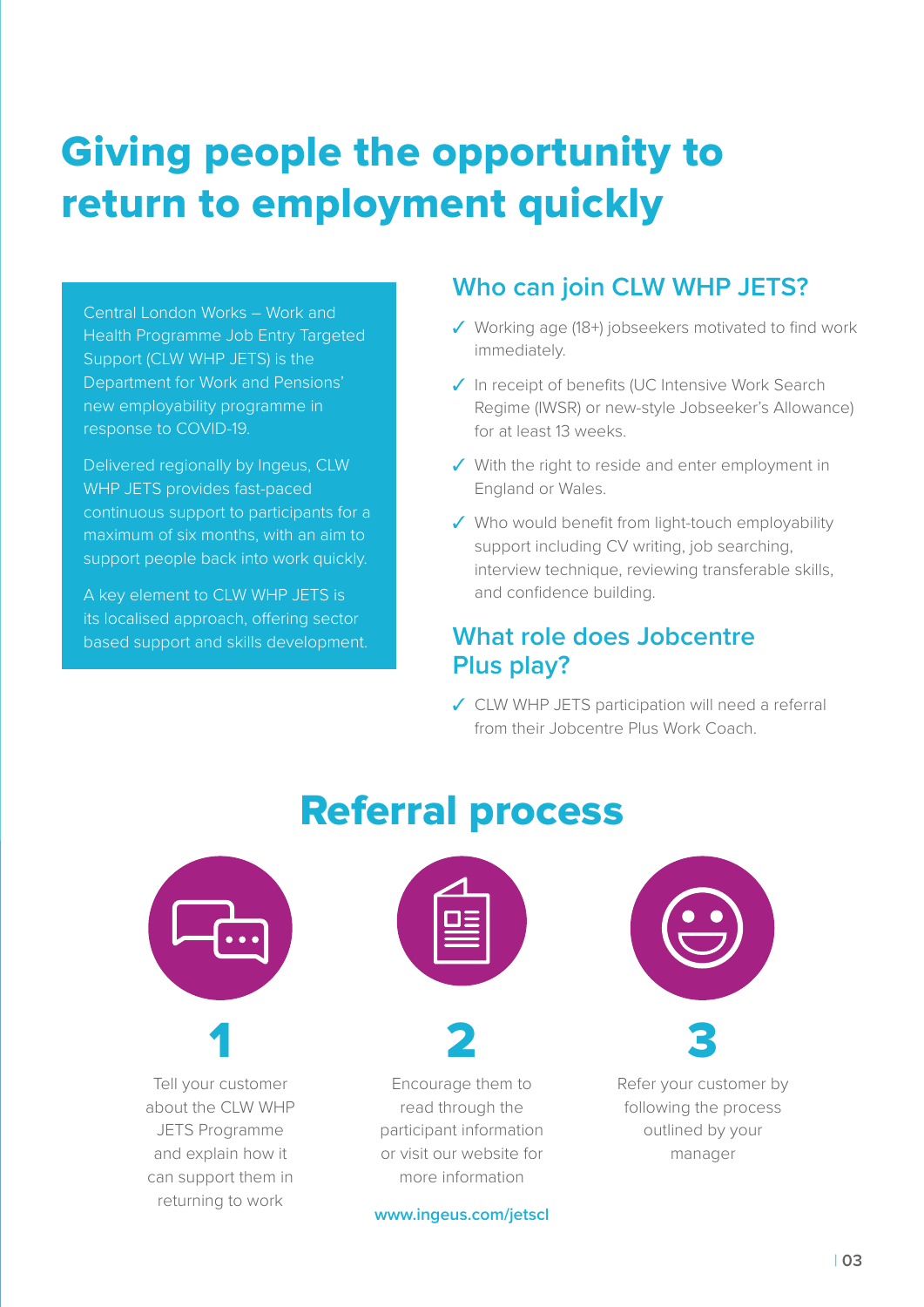## What does CLW WHP JETS offer?

- **Tailored approach:** Everyone is different. A personalised support package and variety of tailored services meet each participant's distinct needs.
- **Employment Coach:** A dedicated employment coach will work closely with the participant to support their return to work.
- **Flexible, easy to access service:** Appointments can be delivered online, over the phone or in-person to suit each individual participant's needs.
- **Online learning:** Access to thousands of free, online resources to enhance employability skills and aid job searching. Modules include personality assessments, job search techniques, building confidence and resilience, CV builder and checker, interview simulator, money management and more.
- **Improved mental wellbeing:** Mental health support for participants with low level anxiety, depression, or stress.
- **Online support:** An accessible digital service allowing participants to do things their way; from attending appointments via video conferencing to registering for online courses.
- **Local community links:** Established networks of specialist partners working together to break down each individual's barriers to employment.
- **Employer relationships:** Sourcing suitable vacancies with local and national recruiting employers. Emphasis is placed on local growth sectors and working with the individual to find a job that works for them. If self-employment is of interest, expert advice can also be provided.
- **Making the move back into work:** Supporting participants every step of the way. Helping them to find a job and successfully sustain it.

#### **iWorks**

The iWorks digital career platform gives participants access to thousands of free employability resources and online learning activities.

**https://ingeus.com/uk/news/thousands-ofingeus-participants-are-now-benefitti**

#### **Silvercloud**

The Silvercloud online portal enables participants to choose a suggested programme of mental health support and work through modules independently on their laptop, tablet or mobile phone. **https://ingeus.com/uk/news/gaining-greater-insight**



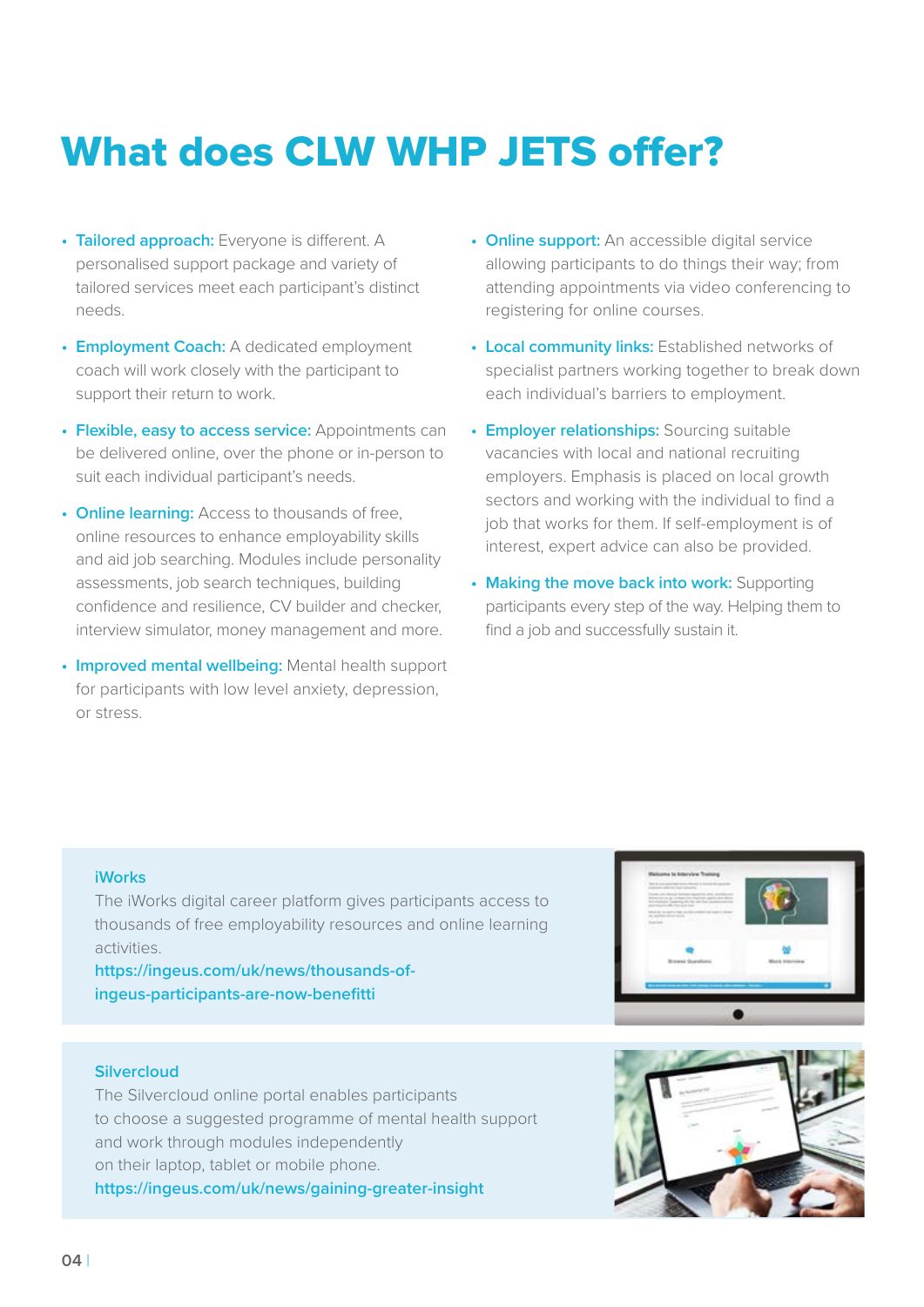# Participant FAQs

| How will my appointments                     | You can choose - video call, phone or face to face                                                                                                                                                                                                            |
|----------------------------------------------|---------------------------------------------------------------------------------------------------------------------------------------------------------------------------------------------------------------------------------------------------------------|
| be delivered?                                | where possible.                                                                                                                                                                                                                                               |
| What type of online support<br>can I access? | You can access online courses to help enhance your personal,<br>digital and employment skills. These include interview basics;<br>wellbeing; confidence building; finance and debt; digital skills;<br>and an introduction to self-employment amongst others. |
| Do I still need to attend JCP if I           | Your JCP appointments are separate to your CLW WHP JETS                                                                                                                                                                                                       |
| am part of the CLW WHP JETS                  | appointments, therefore you should continue to attend your                                                                                                                                                                                                    |
| Programme?                                   | JCP appointments.                                                                                                                                                                                                                                             |
| Can you help with                            | Yes. As and when you are ready to go to an interview, you will                                                                                                                                                                                                |
| interview clothes?                           | be supported to look and feel work-ready.                                                                                                                                                                                                                     |
| I'm not great with technology,               | Yes. You will be helped to access the programme resources                                                                                                                                                                                                     |
| is there support provided?                   | and brush up on your IT skills if needed.                                                                                                                                                                                                                     |
| Is there anything I need to have             | You should bring some form of ID such as a passport or                                                                                                                                                                                                        |
| ready for my first appointment?              | identity card.                                                                                                                                                                                                                                                |
| Do I have to be on certain benefits?         | Yes - Universal Credit or new style Jobseeker's Allowance<br>(JSA).                                                                                                                                                                                           |
| How often can I see my                       | You will see your Employment Coach at least once every 10                                                                                                                                                                                                     |
| <b>Employment Coach?</b>                     | working days, or more if you would like to.                                                                                                                                                                                                                   |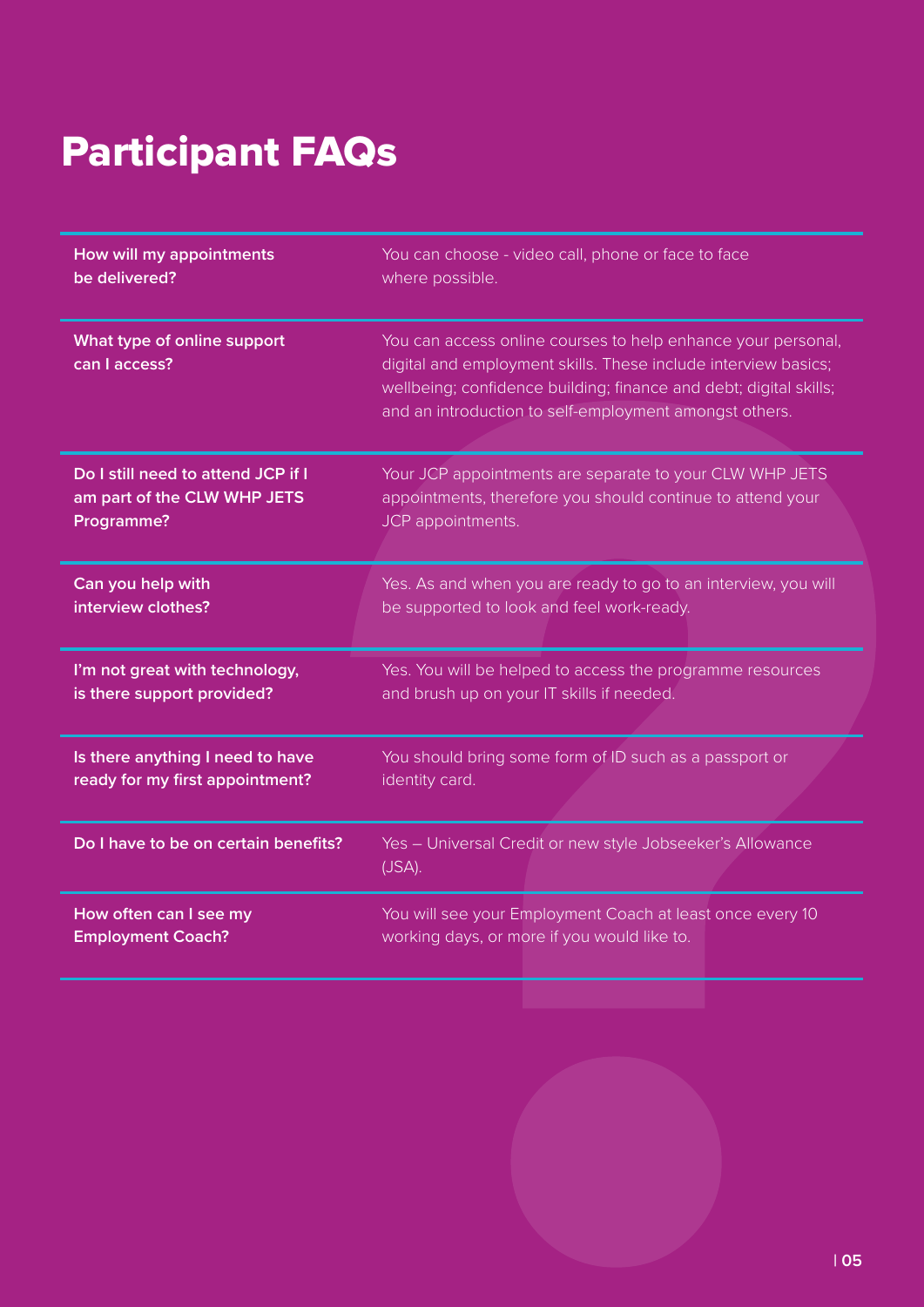## Delivering CLW WHP JETS in Central London

**To deliver the best outcomes for participants, Ingeus embraces the expertise and shared passion of a range of community partners.** 



Please speak to your CLW WHP JETS integration coordinator for a more detailed version of this map.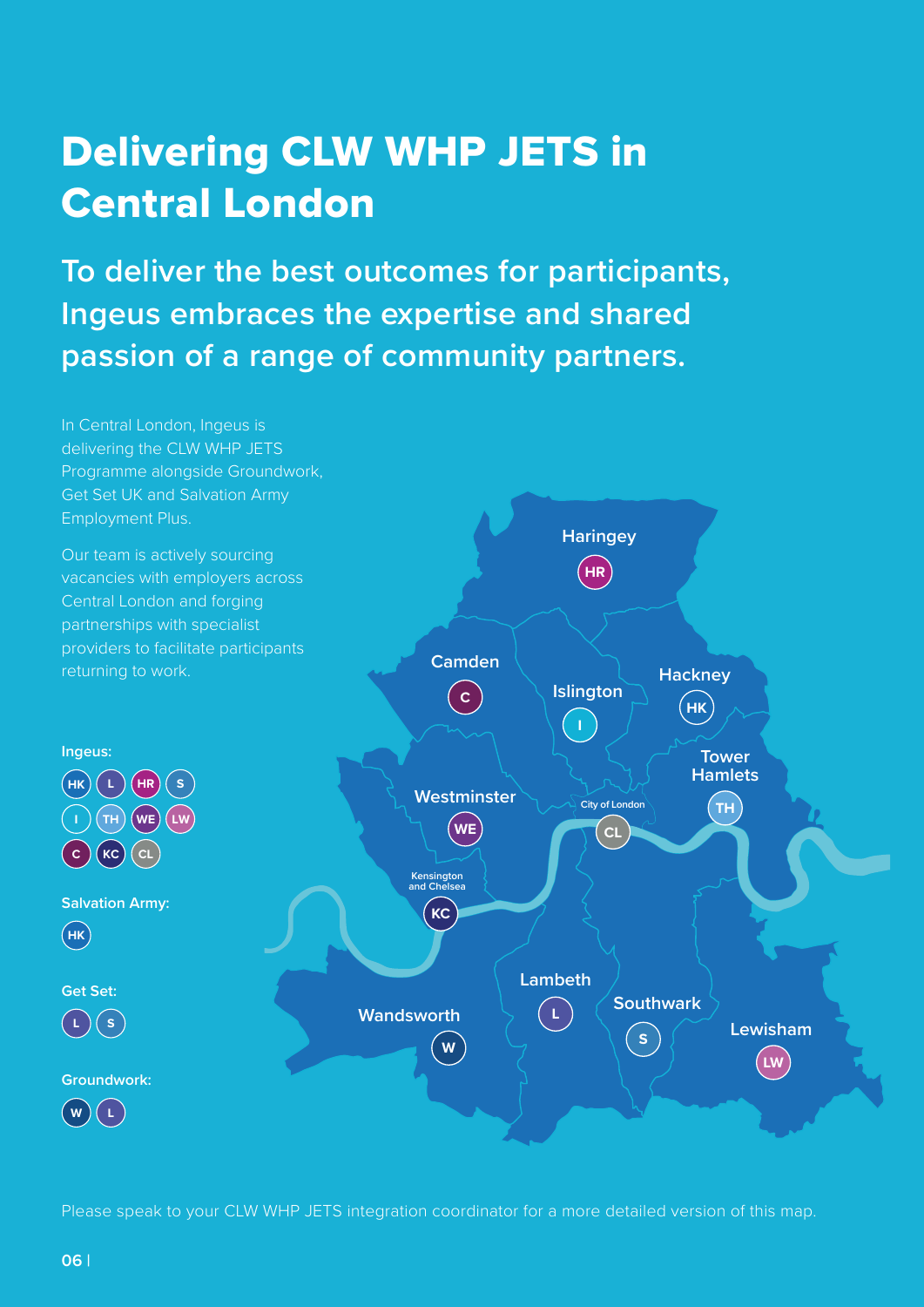# ingeus

Ingeus is a long-standing and well trusted employability services provider. A people-services specialist delivering large-scale Government programmes including the Work and Health Programme, Ingeus's mission is to make a positive lasting difference to people's lives. We also deliver health programmes, services for young people, training and probation services.

#### **[www.ingeus.com/jets](http://www.ingeus.com/jetsnw)cl**



Get Set

Our vision is of a city where all communities are vibrant, healthy and safe. Where Londoners feel empowered to come together and overcome the challenges they face, wherever they live and whatever their circumstances or background. **www.groundwork.org.uk**

Get Set UK is a people services provider that supports people to gain skills, find employment and enhance their career prospects.

#### **www.getsetuk.co.uk**



**Employment Plus UK** 

Motivated by compassion, The Salvation Army Employment Plus seeks to help unemployed and under-employed people to be independent and to achieve their full potential by making a positive difference in their lives.

**www.salvationarmy.org.uk/employment-plus**